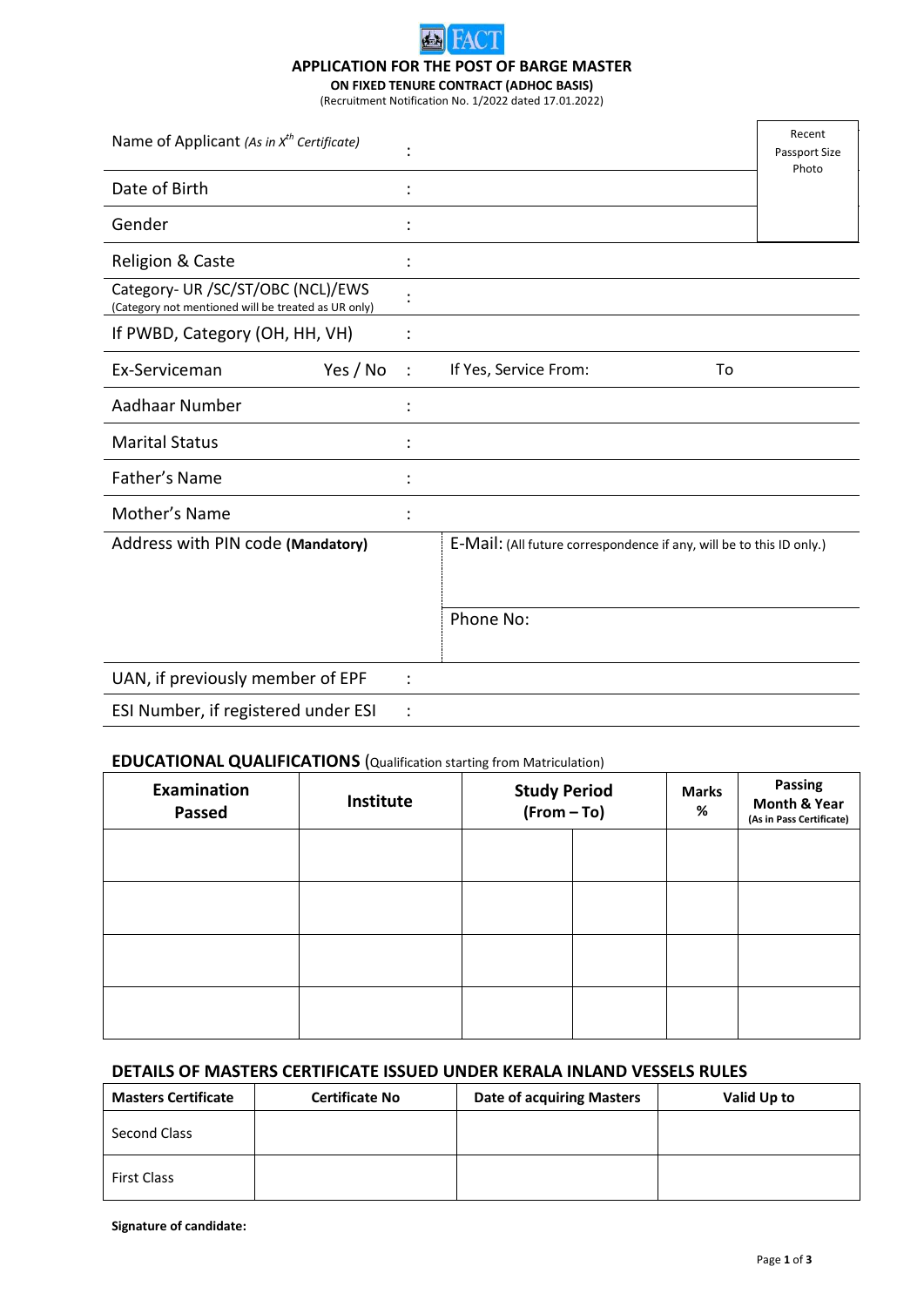

### **APPLICATION FOR THE POST OF BARGE MASTER**

**ON FIXED TENURE CONTRACT (ADHOC BASIS)**

(Recruitment Notification No. 1/2022 dated 17.01.2022)

## **POST QUALIFICATION EXPERIENCE AS MASTER OF A BOAT/BARGE/SHIP** *(ie; after attaining*

*Second Class Masters Certificate. To be filled in chronological order. Use additional sheet if required)*

|                                                                |                                                                    | become class masters certificate. To be fined in emonological oracl. Ose additional sheet if required, |                                                |                                                     |
|----------------------------------------------------------------|--------------------------------------------------------------------|--------------------------------------------------------------------------------------------------------|------------------------------------------------|-----------------------------------------------------|
| <b>Name of Organisation</b><br>with Address and<br>Designation | Nature of<br>engagement<br>(Full time / Part<br>Time / Daily wage) | *Experience details with nature<br>of Vessel & waterways in which<br>candidate is having experience    | <b>Employment</b><br>Period<br>(Mention dates) | <b>Experience</b><br>(in Years, Months<br>and days) |
|                                                                |                                                                    |                                                                                                        | From:                                          | Years                                               |
|                                                                |                                                                    |                                                                                                        | To:                                            | Months                                              |
|                                                                |                                                                    |                                                                                                        |                                                | Days                                                |
|                                                                |                                                                    |                                                                                                        | From:                                          | Years                                               |
|                                                                |                                                                    |                                                                                                        | To:                                            | Months                                              |
|                                                                |                                                                    |                                                                                                        |                                                | Days                                                |
|                                                                |                                                                    |                                                                                                        | From:                                          | Years                                               |
|                                                                |                                                                    |                                                                                                        | To:                                            | Months                                              |
|                                                                |                                                                    |                                                                                                        |                                                | Days                                                |
|                                                                |                                                                    |                                                                                                        | From:                                          | Years                                               |
|                                                                |                                                                    |                                                                                                        | To:                                            | Months                                              |
|                                                                |                                                                    |                                                                                                        |                                                | Days                                                |
|                                                                |                                                                    |                                                                                                        | From:                                          | Years                                               |
|                                                                |                                                                    |                                                                                                        | To:                                            | Months                                              |
|                                                                |                                                                    |                                                                                                        |                                                | Days                                                |

\*Copy of certificates to be enclosed **Signature of candidate:**